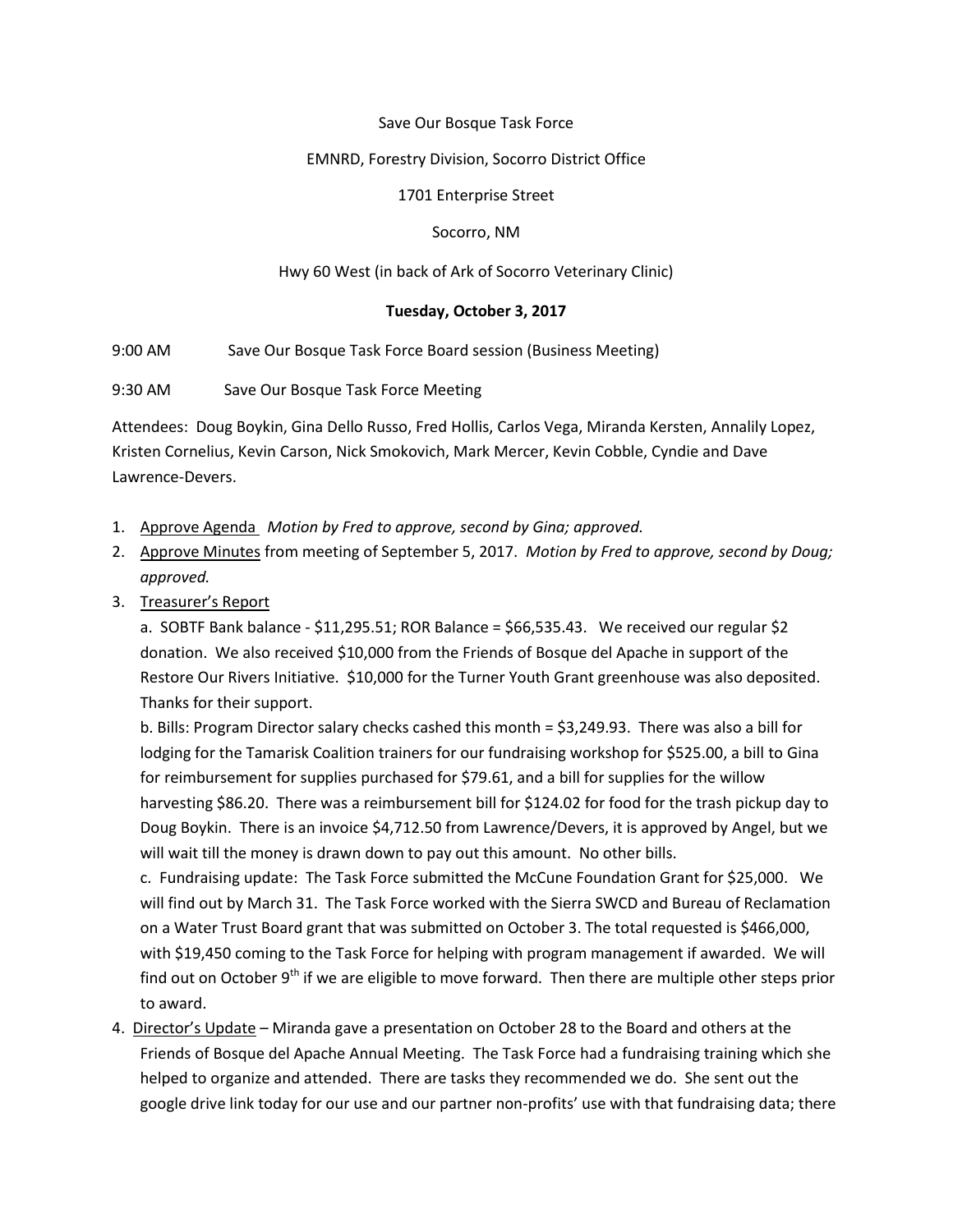are good resources available to us. She spent most of the month working on grant writing. For the WTB we put in \$6,000 in-kind as a match – our monitoring of the burned areas on both private and public lands. Miranda attended NRCS meetings at the beginning of the month with a follow up meeting on November  $2<sup>nd</sup>$ . She is working on a possible Coop Agreement with RGALT for performing yearly monitoring of easements for them. They would pay for this work. She visited the Perry Project with Angel Montoya of Partners for Fish and Wildlife. Not many plants made it this year. She wasn't able to water at all. She agreed to replace 40 plants and water them this coming growing season. Miranda will set up a dropbox site on the website for all monitoring data the Task Force is accomplishing either through her work or with the interns. Partners in these projects will have access to this data.

- 5. Intern Update All the FEMA data has been entered. All TLB data is up to date. She went out with the ecologist from TetraTech to set up monitoring sites for the FEMA project for TLB monitoring. She tagged monarchs with Sevilleta, monitored the progress of the Severence project. Working on interactive map of parks in QGIS, she is translating the website into Spanish for our community's interest. Photopoints at the Severence project in the fall. Woody species guide for future interns. Confluence work continues-budget for suggested renovations, working on getting signage out there. Helped with Trash pickup day. November 18 is Annalily's last day.
- 6. Project Updates:
	- a. **Socorro Valley Wildfire Hazard Mitigation Project**: Gina reported that the Project Team has their project assignments and will be going out to meet with landowners to finalize treatment plans. The contractor is finalizing treatment specifications for their review. For the northern project we are meeting with the NMDGF on Thursday, October 5 to discuss project areas.
	- b. **Partners for Fish & Wildlife Projects and Partnership**: Carlos, Miranda, and Doug went out to the Dewey property last week. The family will supply a map for us of what they would like to accomplish where. Perry project inspection was completed. Taliaferro project will be planted in February. The Task Force will volunteer to help with this. Thomas project still going forward with a combined FEMA/Partners project.
	- c. **SNA:** tabled. **Riverine Parks**: Trash Pickup day was a success with 25 volunteers helping the morning of September 29. Thanks to MRGCD employees who brought a truck and backhoe to help with the big things. NM State Forestry worked on clearing the trail of larger trees, but left the live trees that could be worked around. Backcountry Horsemen helped with these areas to find alternate paths for horses where there were low hanging trees. There is an agency workday on October 19 to build some parking areas at Confluence and put up more fencing. Look at new ramp south of Otero to see what we need to design and add and how to limit trash there and elsewhere.
	- d. **Rio Grande Trail, Socorro Valley Trail Efforts**: Next Commission meeting is Oct 17. May need to walk our river trail to rake and delineate where the trail is located. Could be a special trail workday or a side volunteer project, people are interested in helping. Need to replace the carsonite signs in some places.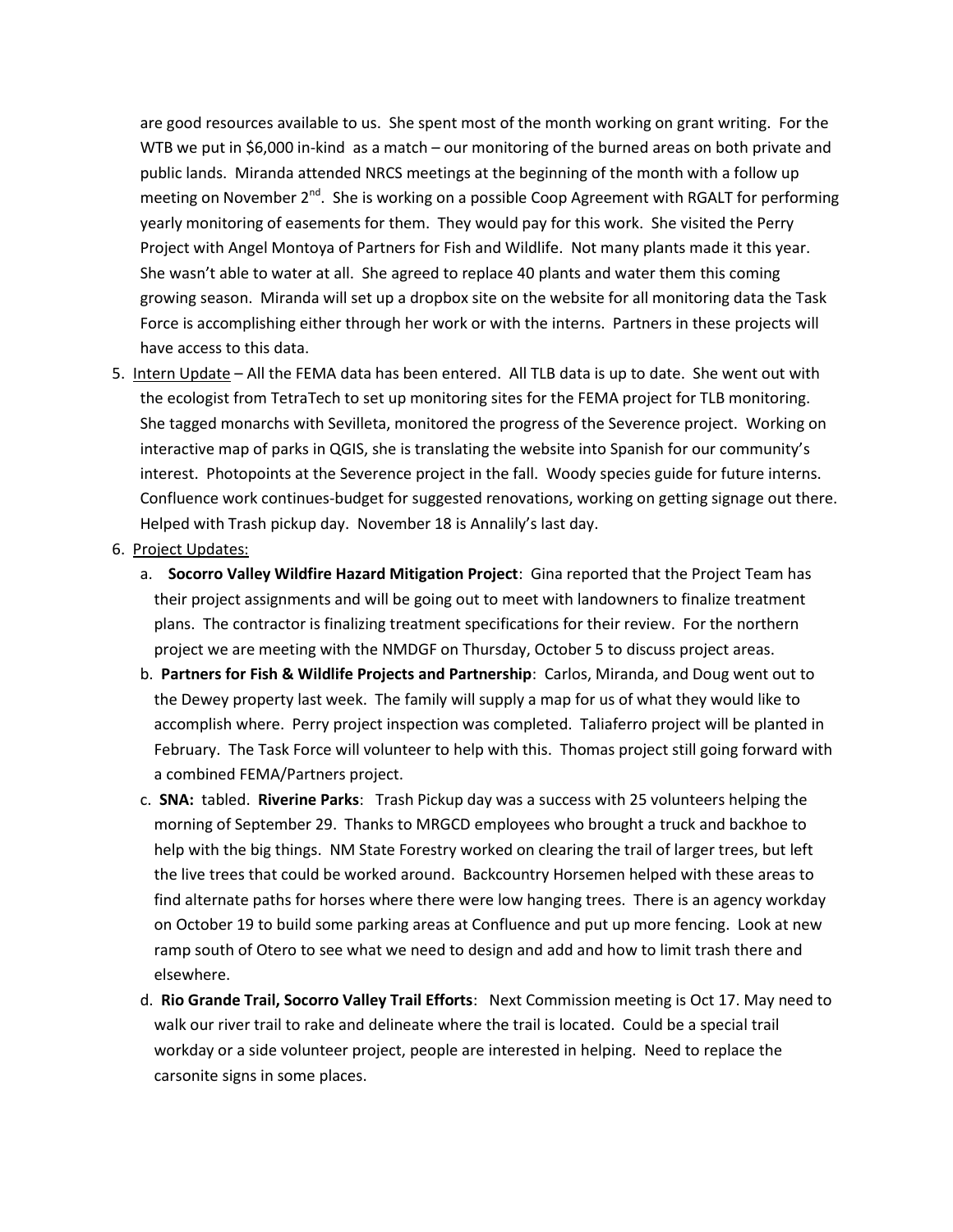- e. **Sevilleta NWR –** we are going out on Friday October 6 to look for willow harvest sites for this year's contract harvesting under that Cooperative Agreement.
- f. **Central Socorro Bosque Severance Project**: 155 acres as of yesterday; Miranda and Annalily mapped it yesterday. The contractor will be doing basal bark and cut stump this fall. Lemitar fire department is assisting by spraying out the radiator to limit fire. That is working very well. The contractor is working south from Bosque Park now. They will be seeding grass and shrub species and planting shrubs in some areas.
- g. **Tiffany Fire project** the WTB grant has been submitted, we had a good project put together, thanks to everyone who helped write this up. We got good support from partners through letters of support and in-kind contributions. Need a permit from the Bureau of Reclamation to monitor out there this fall.
- h. **Gooddings Willow Nursery Project:** Bosque del Apache NWR is supplying land and water, SOBTF and other partners in the Tiffany Fire project will be harvesting from the refuge October  $4<sup>th</sup>$ , everyone meet at the Visitor's Center at 8:00 tomorrow morning. For planting on October 20, we will meet at the north boundary at 8:00 am and go in from there. Please let Miranda know if you plan on attending. We are going in a locked gate and won't be there if you come later unless you schedule with us to let you in, please join us if you can.
- i. **Other projects**: 1) The river within Bosque del Apache NWR is flooding on the floodplain again with the river up. The Rio Puerco is running at around 4,500 cfs; peaked Saturday and Monday. Bosque del Apache NWR's corn did very well except for the javalina moving in, elk moved out for a while but are hitting the area again. Best crop they have had in 12 years. They are monitoring elk in the area and are seeing some impressive numbers. 2) BCD is postponed to a later date while the planning team works on a new and exciting schedule for the event. Carlos spoke to the teachers and the last two weeks in February this year would work well. If we set the date early then they will not schedule anything else. Thinking of a Wednesday or Thursday so Magdalena schools can come. A committee, led by Miranda, with Carlos, Jeanine, Nick, with some teachers, and others will work to get this organized. 3) 4H/Task Force Greenhouse – funded through the Turner Youth Initiative. A committee was formed to work on this initiative including Miranda, Carlos, John Allen, Fred, others. Funding is available again in March so that if we were ready to apply again, we could.
- 7. Restore our Rivers Initiative: Miranda received our second contribution from the Friends of Bosque del Apache NWR on Saturday, September 16 at their Annual Meeting. She is providing a longer update for them at the October board meeting. The Fundraising workshop offered by Tamarisk Coalition and a consultant they have hired was held on September 19 with other non-profits attending. There are many follow up tasks. Strategic Planning committee: Gina, Doug, Miranda, Mark, others?
- 8. Other Agenda Items: new idea for meetings The Board discussed changing up our meeting schedule (considered a few other times). Beginning in January, we will continue to have board/business meetings and check-ins the first Tuesday of each month. This will be at locations TBD and all are welcome as always but in-depth discussions of projects will not be included unless